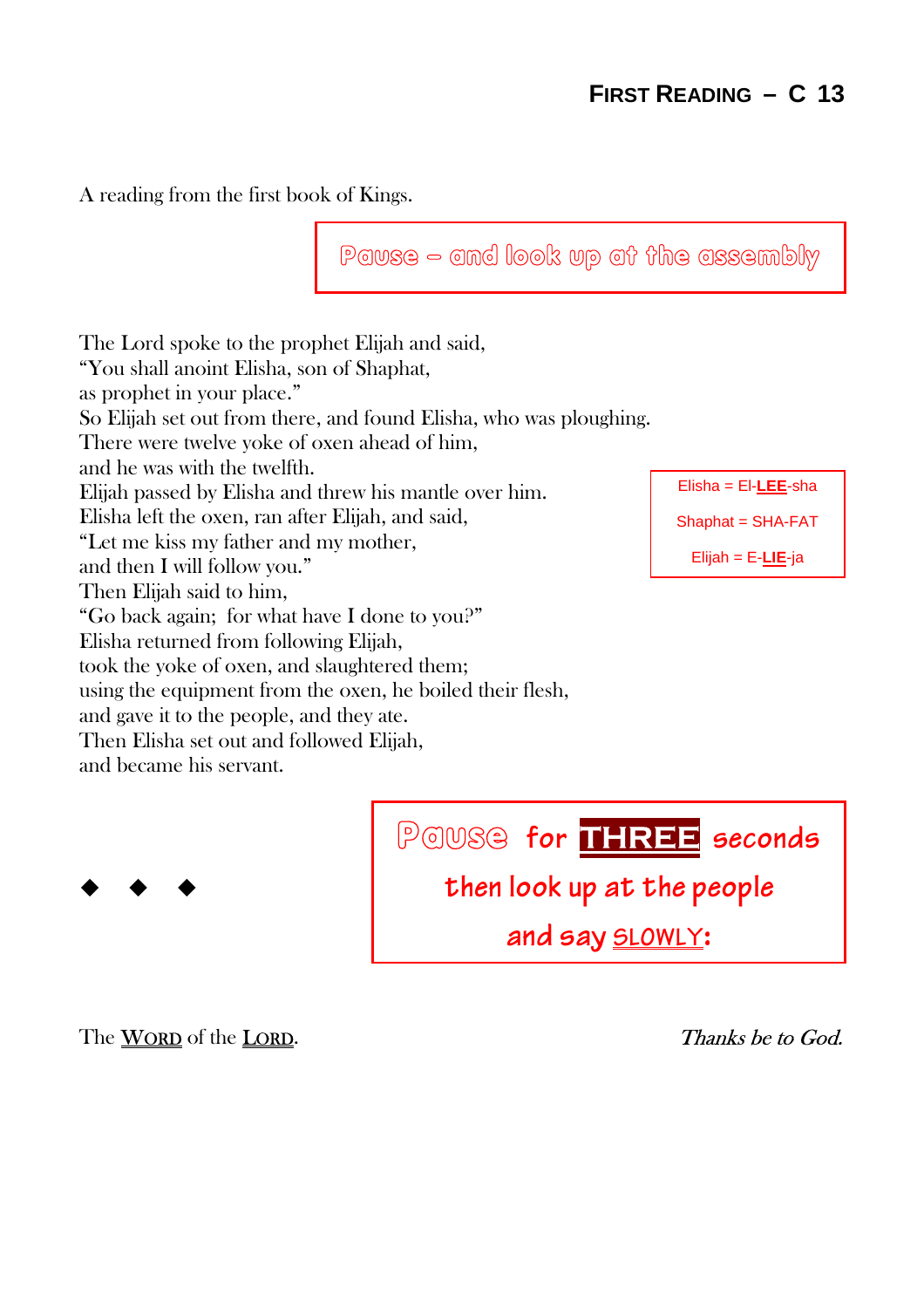## **SECOND READING – C 13**

A reading from the letter of Saint Paul to the Galatians.

Pause – and look up at the assembly

Brothers and sisters: For freedom Christ has set us free. Stand firm, therefore, and do not submit again to a yoke of slavery. For you were called to freedom, brothers and sisters; only do not use your freedom as an opportunity for self-indulgence, but through love become slaves to one another. For the whole law is summed up in a single commandment, "You shall love your neighbour as yourself." If, however, you bite and devour one another, take care that you are not consumed by one another. Live by the Spirit, I say, and do not gratify the desires of the flesh. For what the flesh desires is opposed to the Spirit, and what the Spirit desires is opposed to the flesh; for these are opposed to each other, to prevent you from doing what you want. But if you are led by the Spirit, you are not subject to the law.



|                            | POUSE for THREE seconds |
|----------------------------|-------------------------|
| then look up at the people |                         |
| and say SLOWLY:            |                         |

The WORD of the LORD. Thanks be to God.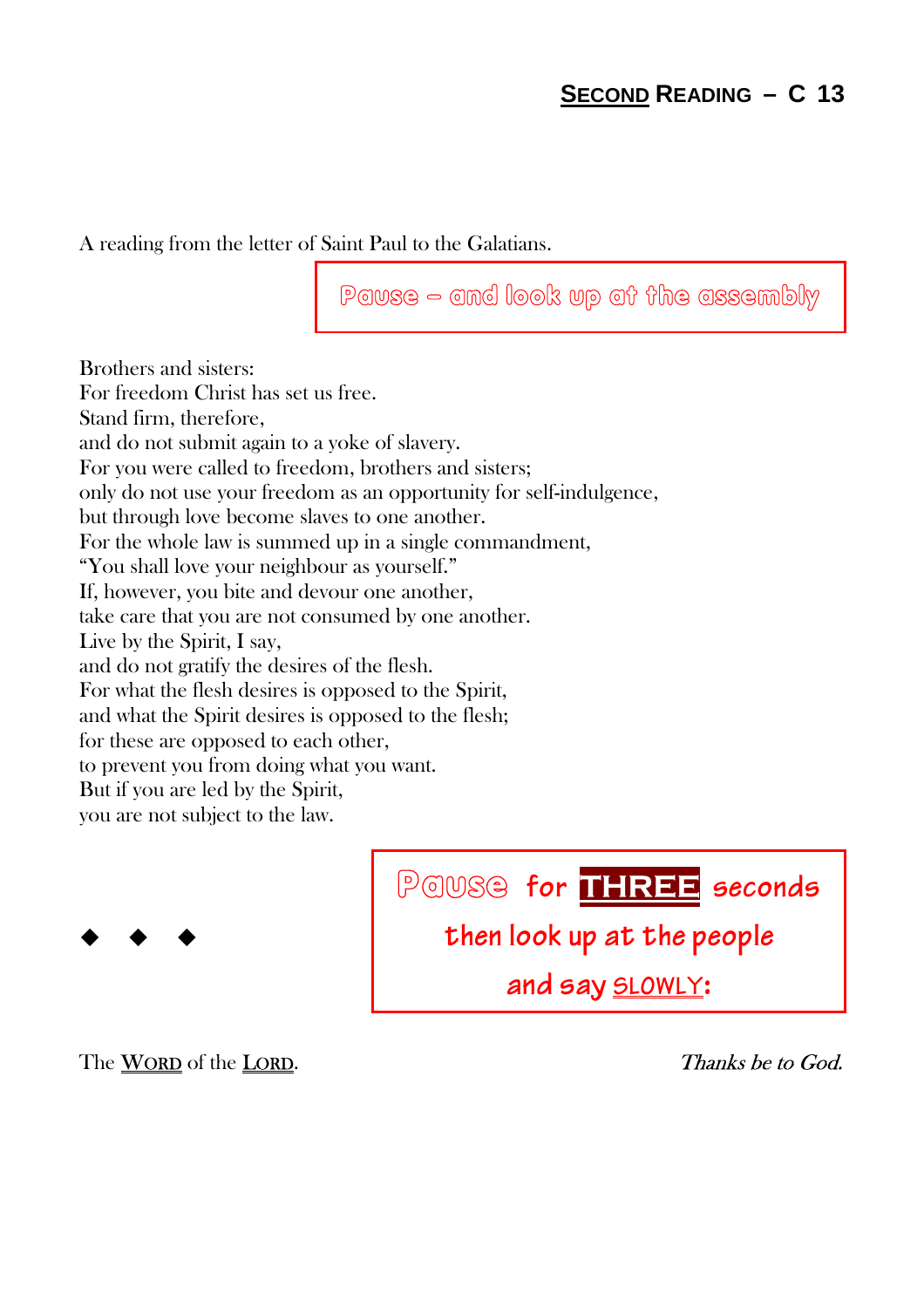## **GOSPEL READING – C 13**

The Lord be with you. And with your spirit. A reading from the holy gospel according to Luke. Glory to you, O Lord. When the days drew near for him to be taken up, Jesus set his face to go to Jerusalem. And he sent messengers ahead of him. On their way they entered a village of the Samaritans to make ready for Jesus; but the Samaritans did not receive him, because his face was set toward Jerusalem. When his disciples James and John saw it, they said, "Lord, do you want us to command fire to come down from heaven and consume them?" But Jesus turned and rebuked them. Then they went on to another village. As they were going along the road, someone said to him, "I will follow you wherever you go." And Jesus said to him, "Foxes have holes, and birds of the air have nests; but the Son of Man has nowhere to lay his head." To another Jesus said, "Follow me." But he said, "Lord, first let me go and bury my father." But Jesus said to him, "Let the dead bury their own dead; but as for you, go and proclaim the kingdom of God." Another said, "I will follow you, Lord; but let me first say farewell to those at my home." Jesus said to him, "No one who puts a hand to the plough and looks back is fit for the kingdom of God."

## $\qquad \qquad \bullet\quad \bullet\quad \bullet$

The GOSPEL of the LORD. *Praise to you, Lord Jesus Christ.*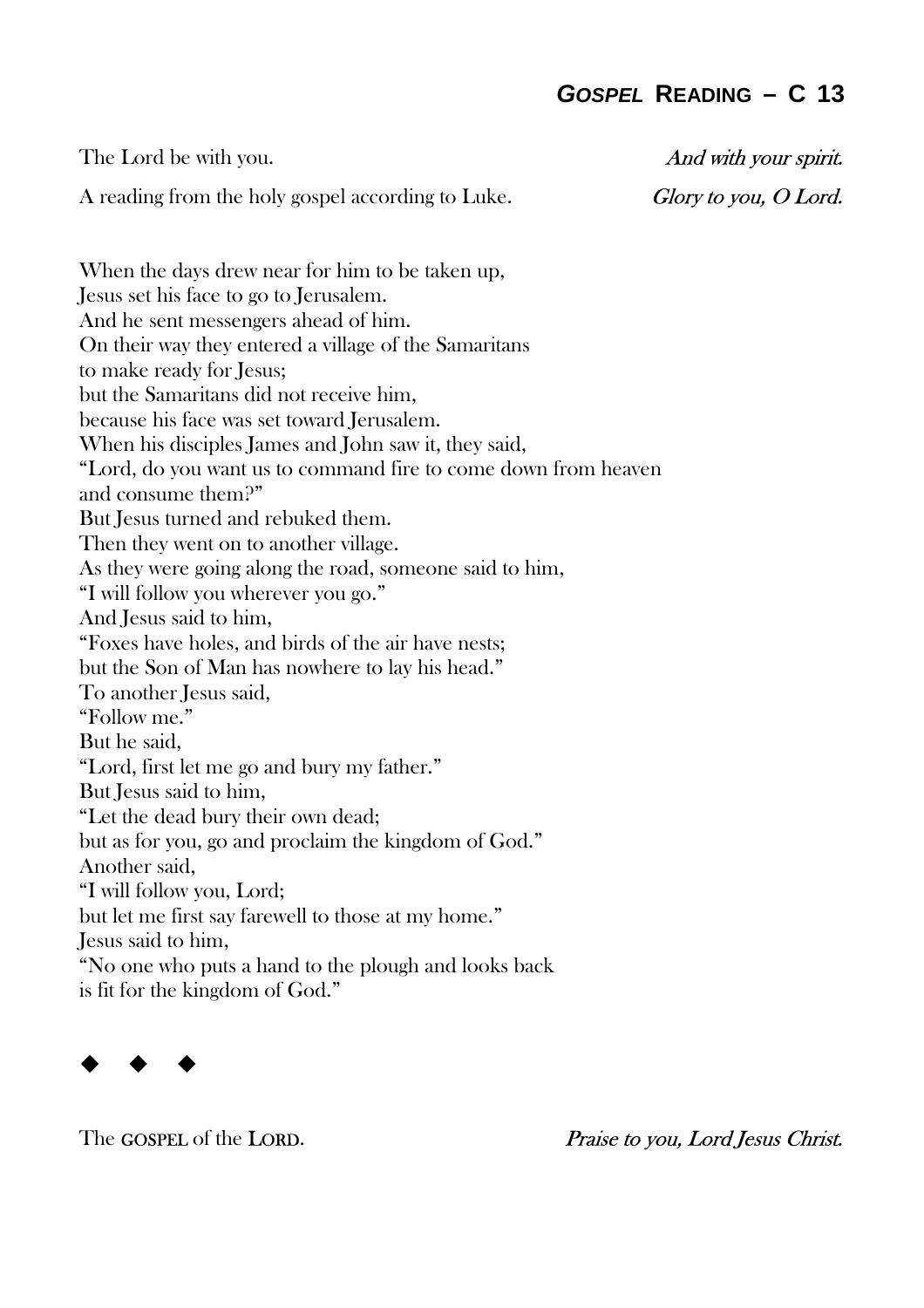## SCRIPTURE IN DEPTH

Reading I: 1 Kings 19:16b, 19-21

It is instructive to compare Elijah's call of Elisha with Jesus' call of his disciples as related in the gospel for this Sunday.

Elisha said, "Let me kiss my father and my mother, and I will follow you." When Jesus called two would-be disciples, one said, "Lord, let me first go and bury my father."

Elisha's call is one that could be added to already existing responsibilities.

With Jesus' call it is different. All existing responsibilities have to be given up. They may be given back as part of the total call, but always as only part of it, enclosed within it, and subordinated to it.

The second difference is that Elijah's mantle falls upon Elisha. He can succeed him, become a prophet like his master when the latter finally departs (2 Kings 2).

But when Jesus ascends to heaven, his followers do not replace him. They remain followers, and he remains present as their living Lord.

Responsorial Psalm: 16:1-2, 5, 7-8, 9-10, 11

The early Church seized upon this psalm as a prophecy of Christ's resurrection.

In his Pentecost sermon as presented in Acts, Peter quotes verses 9-11. Once again, the "I" of the psalms is the "I" of the living Christ.

But it also includes the members of his body, and so we may take this psalm upon our own lips and make it a prayer of praise for our inheritance for our call into the life of Christ.

Reading II: Galatians 5:1, 13-18

Freedom is the hallmark of Christian existence. But this freedom is constantly threatened.

For the Galatians it was threatened because they were succumbing to the blandishments of Paul's opponents and falling prey to some kind of syncretism that included circumcision.

For Paul, this completely undermines the gospel.

Christians are free because they do not have to acquire salvation by their own works; but because they have already been given salvation as a gift, they are free to work it out in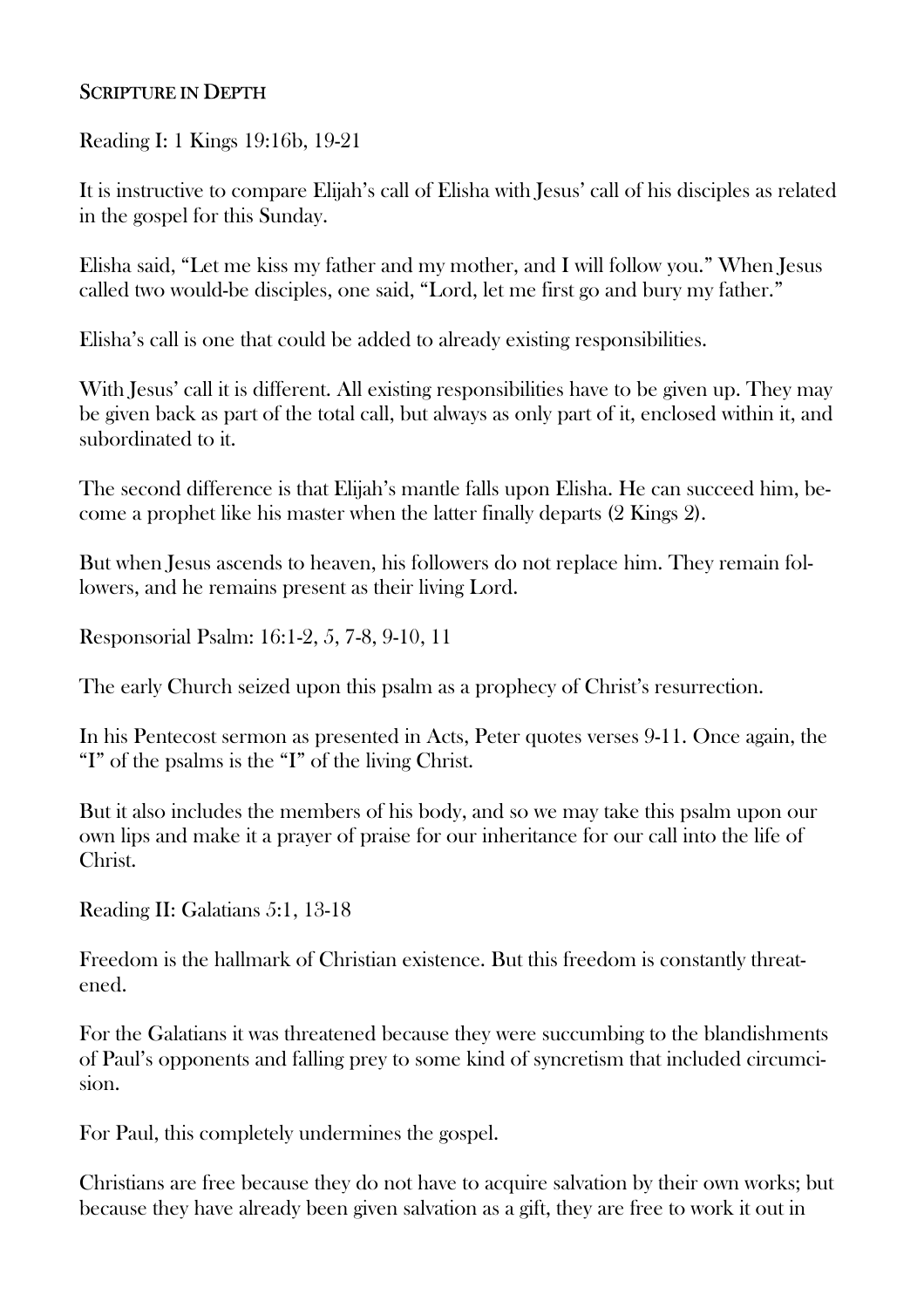obedience. This is the positive truth behind what gained popularity in the sixties as "situation ethics."

There is one obligation for Christians, and that is the law of love. "The whole law is fulfilled in one word, 'You shall love your neighbor as yourself.'"

Paul does not overlook the first and greatest commandment—the love of God; he is speaking to those who have already heard the message of justification, and who have therefore been brought into the love of God.

Paul is talking about how that love of God can only express itself historically as love of neighbor. Love of neighbor should provide the Christian with a set of antennae (J.A.T. Robinson), enabling him/her to know in each concrete situation what that love requires, without a lot of rules and regulations.

The guidance needed is provided by the "as yourself": Do to others as you would have them do to you.

 "Flesh" and "Spirit" in the last paragraph are not our so-called higher and lower natures, though they are frequently thus misunderstood, even in modern translations.

 "Flesh" is our old, unredeemed humanity in its totality, including what we call our "higher nature."

 "Spirit," as the capitalization suggests, is the Spirit of God, the eschatological possibility that transforms our whole human nature, lower as well as higher, so called.

Gospel: Luke 9:51-62

The latter part of the gospel (the call of the would-be followers) has been sufficiently treated above under the Old Testament reading. Here we will concentrate on the former part.

The suggestion of James and John that fire should be called down from heaven to punish the Samaritans who would not receive Jesus "because his face was set toward Jerusalem" recalls their nickname, "Sons of thunder" (Boanerges).

Recently attempts have been made to associate Jesus with the Zealots, the revolutionary liberationists of the day. That several of Jesus' disciples (for example, Simon the Zealot) had Zealot sympathies cannot be doubted.

It seems probable that Jesus felt the constant temptation to seek an easy way out for his mission by adopting the Zealot line (O. Cullmann). But this was for him precisely that, a temptation, and one that he constantly resisted and that brought him, humanly speaking, to the cross.